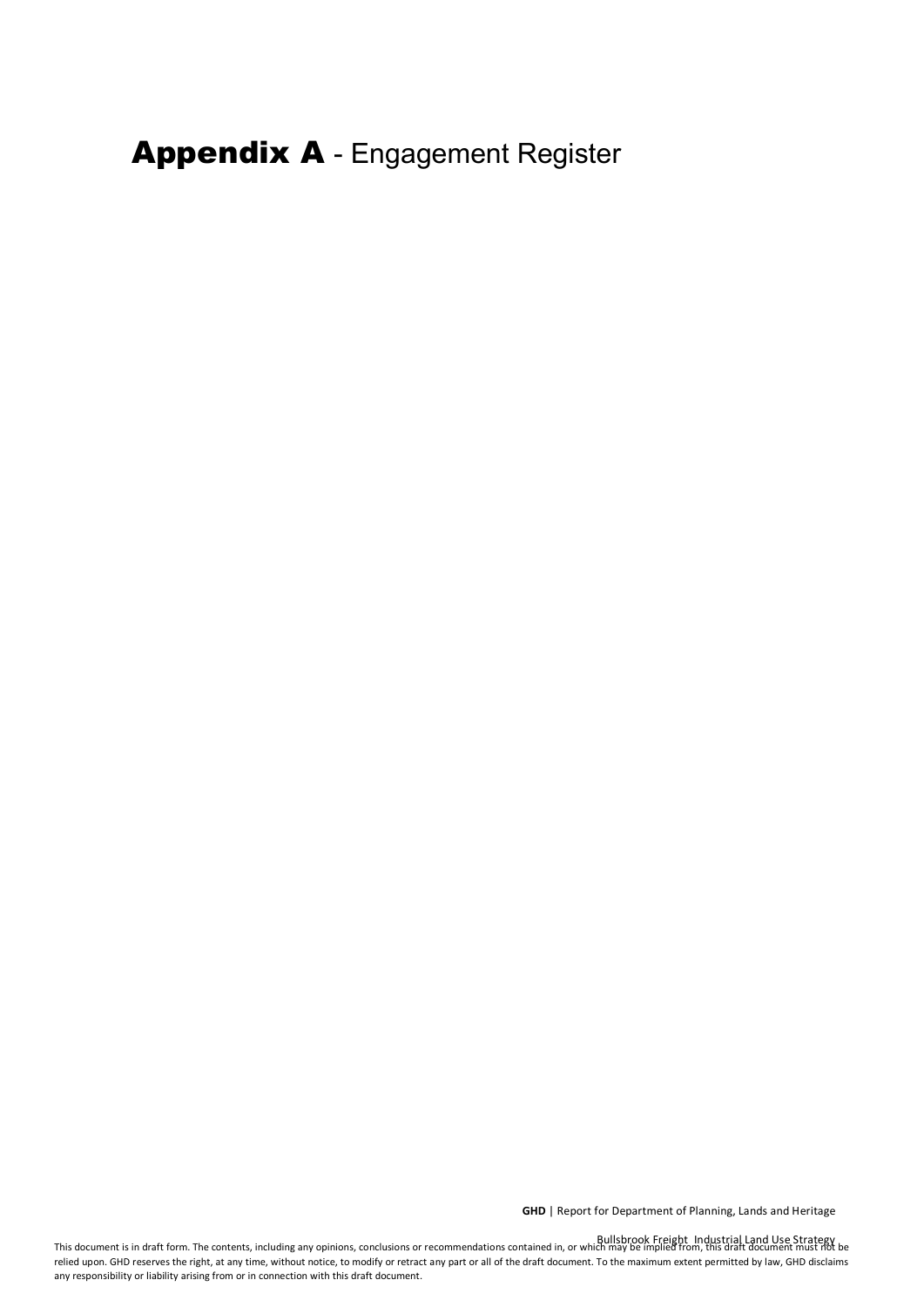| <b>Date</b> | <b>Organisation /</b><br><b>Authority</b>                            | <b>Type of session</b><br>e.g. meeting, site visit,<br>workshop, consultation | <b>Session purpose</b>                                                                                                                        |
|-------------|----------------------------------------------------------------------|-------------------------------------------------------------------------------|-----------------------------------------------------------------------------------------------------------------------------------------------|
| 29/05/2018  | Department of<br>Planning,<br>Lands and<br>Heritage, City<br>of Swan | <b>Site Visit</b>                                                             | Site visit to understand existing context,<br>opportunities and constraints                                                                   |
| 31/05/2018  | <b>MRWA</b>                                                          | Meeting                                                                       | Meeting to discuss connectivity, movement and<br>interfacing road projects                                                                    |
| 15/06/2018  | Stakeholder<br>Reference<br>Group                                    | Workshop                                                                      | Alignment Workshop to identify, review and<br>determine major project risks. Develop and agree on<br>mitigation strategies                    |
| 22/06/2018  | Stakeholder<br>Reference<br>Group                                    | Workshop                                                                      | Workshop held to align expectations of the structure<br>plan and site's purpose and function                                                  |
| 29/08/2018  | <b>RAAF Base</b><br>Pearce                                           | Meeting                                                                       | Meeting to discuss base operational requirements,<br>future planning and impacts on the district structure<br>plan                            |
| 3/09/2018   | Stakeholder<br>Reference<br>Group                                    | Workshop                                                                      | Workshop held to review outcomes of technical<br>studies, understand and identify emerging issues<br>and agree on key elements of the concept |
| 19/09/2018  | Department of<br>Water and<br>Environment<br>Regulation              | Meeting                                                                       | Meeting to discuss development of the DWMS                                                                                                    |
| 5/10/2018   | Sirona (now<br>Harvis), City of<br>Swan                              | Meeting                                                                       | Meeting to understand Harvis' plans for the existing<br>general industry local structure plan areas                                           |
| 8/10/2018   | <b>Bullsbrook</b><br>Residents and<br>Ratepayers<br>Association      | Consultation                                                                  | Consultation with Bullsbrook Residents and<br>Ratepayers Association to provide background<br>information on the project.                     |
| 1/11/2018   | Donald Veal<br>Consultants                                           | Meeting                                                                       | Meeting to discuss structure plan                                                                                                             |
| 5/11/2018   | Lendlease                                                            | Meeting                                                                       | Meeting to discuss progression of structure plan                                                                                              |
| 15/11/2018  | Lendlease,<br>CLE, City of<br>Swan                                   | Meeting                                                                       | Meeting to understand plans for urban investigation<br>area to the south of the structure plan area.                                          |
| 21/11/2018  | Western<br>Australia<br>Planning<br>Commission                       | <b>Briefing</b>                                                               | Brief WAPC on preliminary concept for district<br>structure plan                                                                              |
| 26/11/2018  | Stakeholder<br>Reference<br>Group                                    | Workshop                                                                      | To identify any fatal flaws and garner feedback on<br>proposed concept plan prior to formulation of draft                                     |
| 26/11/2018  | Donald Veal<br>Consultants                                           | Email                                                                         | Email to request information on industrial land<br>yields.                                                                                    |
| 27/11/2018  | Local<br>Community                                                   | Community<br>Consultation                                                     | Provide information on the project, seek input from<br>the community                                                                          |
| 5/12/2018   | Water                                                                | Meeting                                                                       | Meeting with Water Corporation to understand                                                                                                  |

**GHD** | Report for Department of Planning, Lands and Heritage

This document is in draft form. The contents, including any opinions, conclusions or recommendations contained in, or which may be implied from, this draft document must not be relied upon. GHD reserves the right, at any time, without notice, to modify or retract any part or all of the draft document. To the maximum extent permitted by law, GHD disclaims any responsibility or liability arising from or in connection with this draft document. Bullsbrook Freight Industrial Land Use Strategy